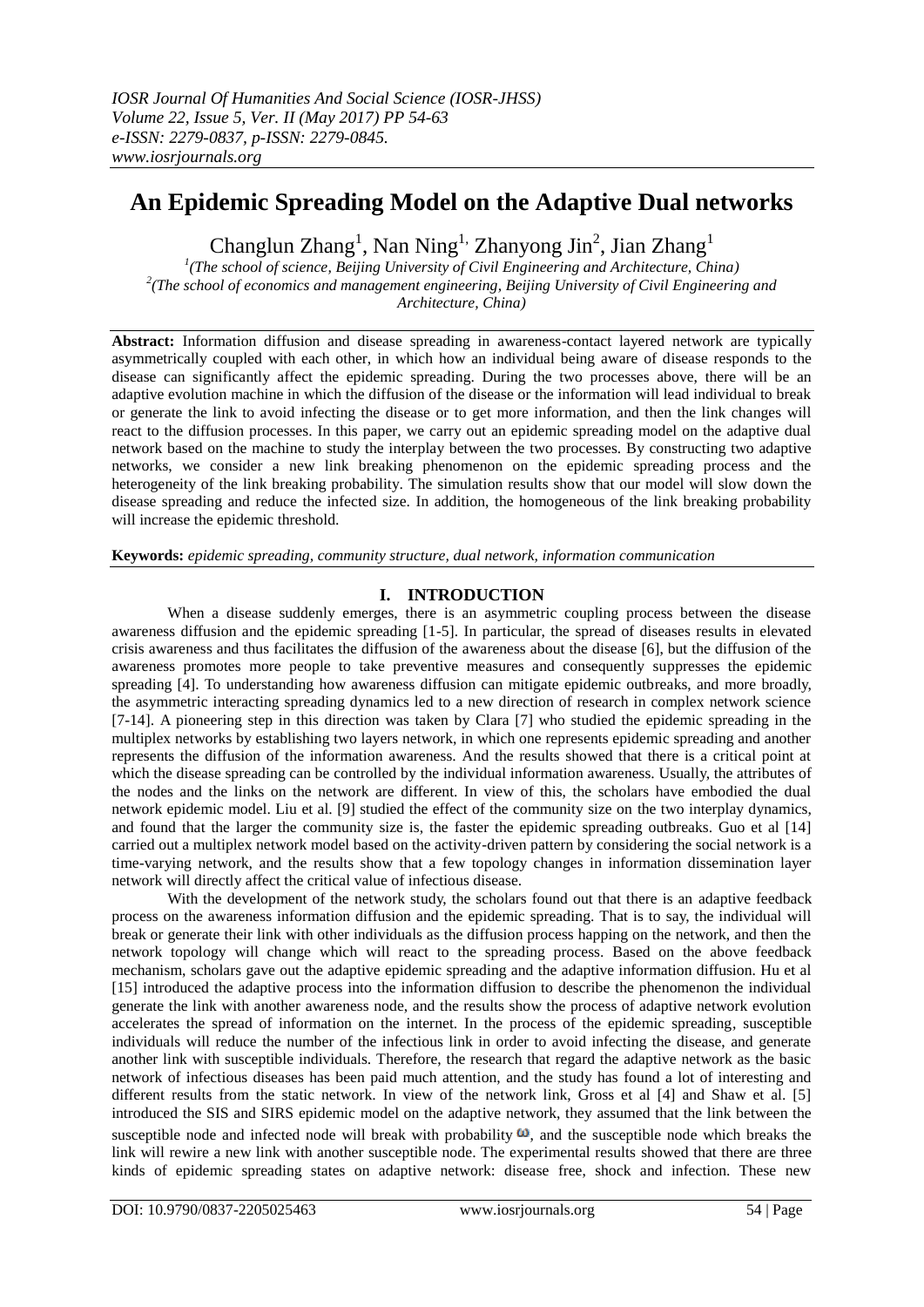phenomena are also verified in different models. For example, the crisis awareness introduced into the adaptive behavior could cause a large range of shocks in the infected rate and the network topology [6]. The related studies also found that the adaptive behavioral response will make the effect of the target immune more obvious [7], and the community structure causing in the evolution of the adaptive process makes the disease controlling time more important [8,9]. The above researches focus on the dynamic characteristics in the steady state, however, the exploration of the transient characteristics is very limited. Recently, Marceau et al [10] proposed a precise analysis method, and verified the accuracy of the study through the analysis of some transient characteristics (such as susceptible nodes and edges of the proportion of infected nodes). They found that the initial network topology determines the size of the bi-stable region. The results obtained by Fenichel et al [11] also showed that the adaptive behavior of human beings can significantly change the communication process, and understanding the person's contact and balance mechanism can effectively improve the cost-effectiveness of disease control and help health authorities to avoid unnecessary consequences. In view of the nodes, Risau-Gusman and Zanette et al. [12] considered the link breaking and link rewiring on the network. All of the above results showed the influence induced by the link breaking mechanism on the network topology and the state of the node. The study of the reconnection mechanism from the point of network nodes is mainly concerned with the study of the heterogeneity of link rewiring. Song et al [13] presented rewiring mechanism based on spatial distance by giving a distance measure to divide the nodes, and assumed the short distance rewiring probability is 1-p, and the long distance rewiring probability is p. The experimental results show that disconnecting the long distance link and establishing short distance link can effectively suppress the infectious disease. Rattana et al [14] established a link rewiring radius according to the geographical network establishment, and gave out the link rewiring mechanism based on the spatial distance. Their results showed that the increase of the radius of the reconnection will slow down the spread of infectious disease. Tang et al. [15] assigned the rewiring probability based on the core edge structure of the network nodes, and the experimental results showed that the epidemic threshold is increased.

When the epidemic spreads on the network, the individual will get awareness about the disease through the information diffusion in the awareness network. During the process of the awareness diffusion, in order to get more infectious diseases, the unconscious individuals will establish the connection with the conscious nodes initiatively, and then disconnect the connection with the unconscious nodes. Conscious susceptible individuals will decrease the contact with infected nodes to reduce their infected probability, which means that the awareness susceptible individual will disconnect the infected node with a certain probability, and establish a connection with other susceptible individuals. In this process, except for the link breaking process between the infected node and the susceptible node, susceptible individuals will also reduce contact with susceptible nodes who are closely related to the infected individual, that is, the awareness individual will regard the susceptible node who is closely related to the infected node as a disconnected object with a certain probability. In addition, in the link breaking process, the probability of the different susceptible individuals to avoid the infected chance is different.

Based on the above phenomena, an epidemic spreading model on the adaptive dual networks is proposed. The model describes the impact of the adaptive awareness diffusion on the behavior changes when the epidemic spreads in the network. At the same time, our model introduces the new link breaking phenomenon into the adaptive epidemic spreading process, and considers the heterogeneous link breaking probability.

Compared with the previous research, we will make three improvements to the traditional adaptive network evolution process. Firstly, we generate two adaptive networks to study the interplay between the epidemic spreading and the awareness diffusion. Secondly, we study the influence of the new link breaking process according to the phenomenon that the susceptible node which is related to the infected node will be regard as the link breaking node when the epidemic spreads. Finally, as the probability belong to different susceptible individuals is different, we assign different edges breaking probability for each susceptible individuals, and study the Impact of heterogeneous link breaking on the epidemic spreading. Based on the three aspects above, this paper presents an epidemic spreading model on adaptive dual network. Our findings show that this adaptive mechanism in the diffusion dynamics remarkably affects the two interacting spreading dynamics. In addition, given the new link breaking in the epidemic spreading process and the heterogeneous link breaking probability, we study the effects of the two characteristics of the model, and find that these two factors can hinder the epidemic spreading.

The remained of this paper is organized as follows. In Section 2, the model we proposed is introduced in this section. We detail our experiments and present an analysis of the results in Section 3. Finally, the conclusion of this paper is given.

# **1. The epidemic spreading model on the adaptive dual network**

To present our main results, we first describe the model of the adaptive dual network in general, then introduce the evolution regulars of the two networks, the heterogeneous link breaking probability and the new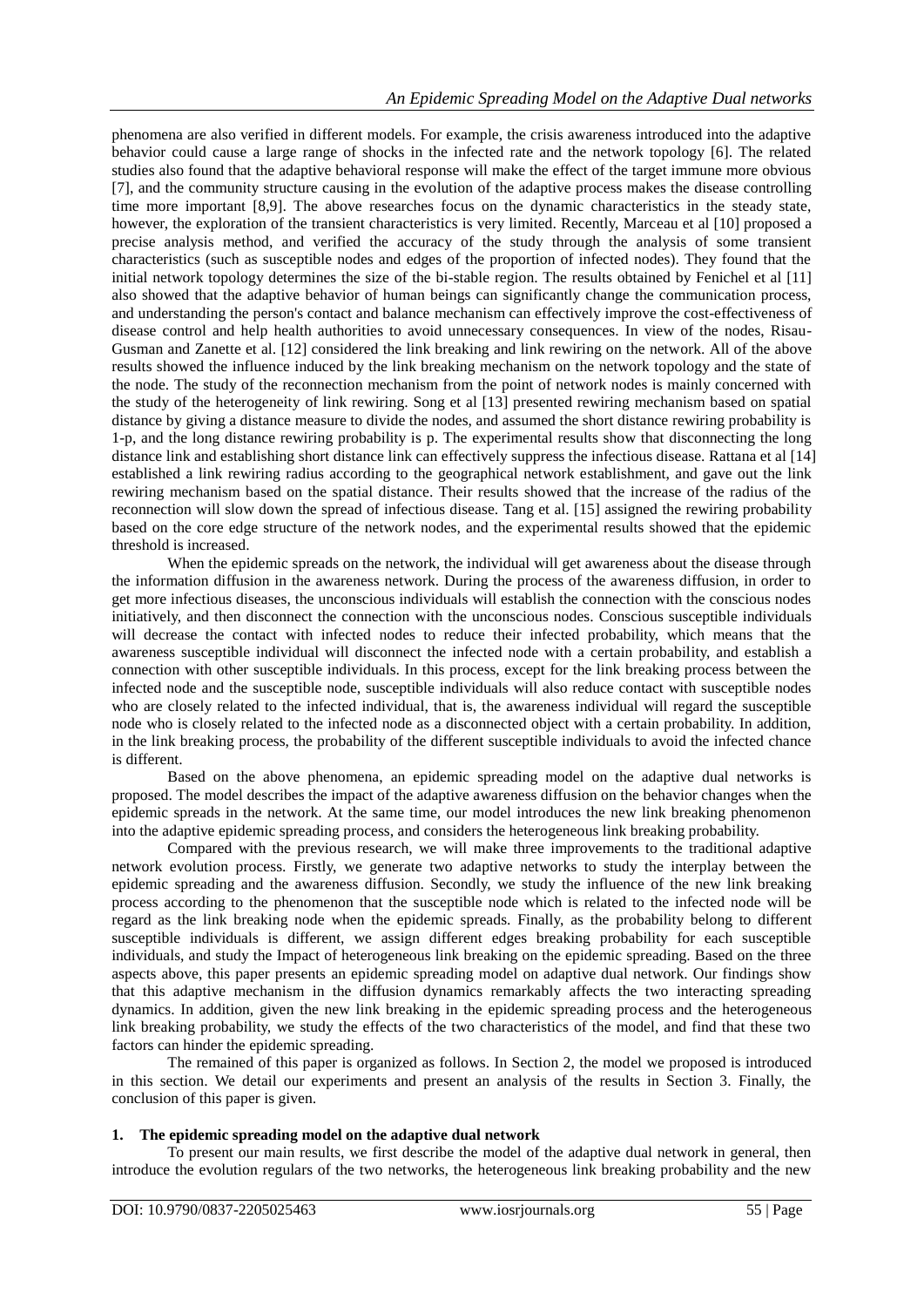link breaking phenomenon.

The proposed dual adaptive networks consist of an adaptive awareness network and an adaptive contagion network. The evolution process on the adaptive dual networks is as shown in the Fig.1:



**Figure.1** The evolution process on the adaptive dual network

On the physical contact network, each node has a certain initial disease state, namely the infectious state and the susceptible state. The initial state of each node in the awareness network is unconscious. The state of each node on the network will be affected by external factors. In the process of propagation, the asynchronous updating mode is adopted. Each step is divided into five parts:

## **(1) Epidemic spreading process**

The states of the nodes in the contagion network are infected node (I), the susceptible node connected with infected node (SI) and the susceptible node disconnected with infected node (SS).

At each moment, the infected node i will infect all neighbor nodes, and the neighbor node j will be infected with probability  $\alpha_i$ . If the neighbor node are stay in the S state, the node state will change to infected state  $\overline{I}$ , and the node state will be updated. The conversion formula is as follows,

$$
S_i + I_j \stackrel{\alpha_j}{\longrightarrow} I_i + I_j \tag{1}
$$

Where,  $\alpha_i$  represents the infected probability. The larger the value is, the easier the node will be influenced by the neighbor.

The infected node j will recover with probability  $\beta_i$ , and the conversion formula is as follows,

$$
I_j \xrightarrow{\beta_j} S_j \tag{2}
$$

## **(2) Awareness diffusion process**

At each moment, the epidemic spreading in the contagion network results in the node corresponding to the infected node in the awareness network being aware of the epidemic. The awareness node i will sent awareness to all the neighbor nodes, the neighbor node  $\mathbf{j}$  will accept the awareness and be aware of the disease with probability  $\delta_i$ . If the neighbor node state is **U** state, the node state will change to the **A** state. The conversion formula is as follows,

$$
U_i + A_j \stackrel{\delta_j}{\to} A_i + A_j \tag{3}
$$

Where,  $\delta_i$  represents the awareness probability. The larger the value is, the easier the node will be influenced by the neighbor.

The awareness node j will forget the information with probability  $\lambda_i$ , and the conversion formula is as follows,

$$
A_j \xrightarrow{\lambda_j} U_j \tag{4}
$$

#### **(3) Awareness Network evolution**

The diffusion of the awareness among the crowd leads a part of node to be aware of the disease. The unawareness nodes will communicate with the awareness node in order to get more information to protect themselves. During this process, the network topology will evolve with the adaptive awareness evolution regular.

#### **(4) Contagion Network evolution**

The spread of the disease results in the individual to communicate with each other and to take some measures to protect themselves. The individual will reduce the chance to contact with the infected node which induces the topology changing. During this process, the network topology will evolve with the adaptive contagion evolution regular.

#### **(5) Rewiring process**

After the completion of the evolution of infectious disease network, it is necessary to update the link breaking probability as the topology of the network has changed.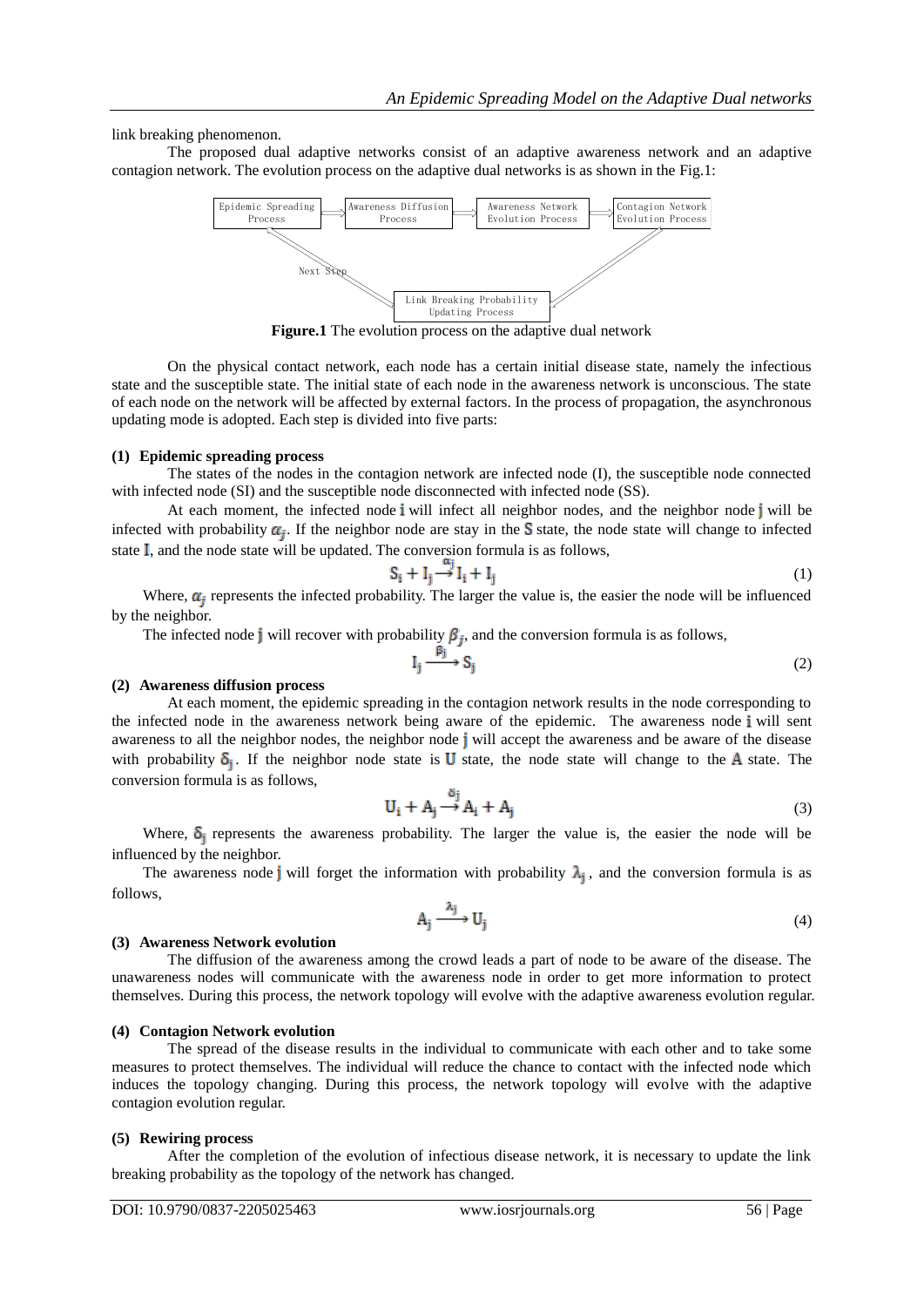# **II. AWARENESS NETWORK EVOLUTION REGULAR**

When the epidemic spreads on the network, the individual will get awareness about the disease through the information diffusion in the awareness network. During the process of the awareness diffusion, in order to get more infectious diseases, the unconscious individuals will establish the connection with the conscious nodes initiatively, and then disconnect the connection with the unconscious nodes.

## **2.1.1 Unawareness link breaking**

The node which is unaware of the disease in the network will disconnect the unawareness node with  $probability$ 

## **2.1.2 Awareness link generating**

The unawareness node which break the link will rewire the link to an awareness node with probability

#### .

# **2.2 Contagion Network evolution regular**

In the contagion network, conscious susceptible individuals will decrease the contact with infected nodes to reduce their infected probability, which means that the awareness susceptible individual will disconnect the infected node with a certain probability, and establish a connection with other susceptible individuals. In this process, except for the link breaking process between the infected node and the susceptible node, susceptible individuals will also reduce contact with susceptible nodes who are closely related to the infected individual, that is, the awareness individual will regard the susceptible node who is closely related to the infected node as a disconnected object with a certain probability.

## **2.2.1 Contagion Link breaking**

The node on the contagion network will be aware of the disease after the diffusion of the awareness. The awareness node which is connected to the infected node will break the infected link with probability  $\omega_1$ , and the awareness node which is not connected to the infected node will break its link with the susceptible node connected with infected node with probability  $\omega_2$ .

## **2.2.2 Link generating**

The node which breaks the link will rewire to the susceptible node which is not connected to the infected node with probability $\zeta$ .

We will describe the new link breaking phenomenon in the figure 3.



**Figure.2** Contagion network evolution process

## **2.3 Rewiring process regular**

After the evolution of the contagion network, the topology of the network changes, and the link breaking probability of the individual changes which leads to update the link breaking probability.

The  $S_I - S_S$  link breaking probability belongs to the susceptible node  $S_S$  which is not connected with the infected node is dependent on the intimate to the susceptible node  $S_I$  which is connected to the infected node. In particular, we define the intimate as the infected intimate. The node which state is  $S_I$  will become the link breaking object when the infected intimate is high. This description indicates that the  $S_1 - S_5$  link breaking probability is proportional to the infected intimate.

According to the above analysis, we will give out a parameter to measure the infected intimate, and then carry out a heterogeneous  $S_I - S_S$  link breaking probability. The literature [29] has pointed out that the common friend between two nodes will increase the way of contact between the two nodes. For example, the common friend invited the two nodes to their birthday party. Therefore, we use the common friend number to describe the contact way which measures the intimate between the susceptible node connected to the infected node and the infected node.

In each step, the  $S_1 - S_5$  link breaking probability is calculating with the follow formula,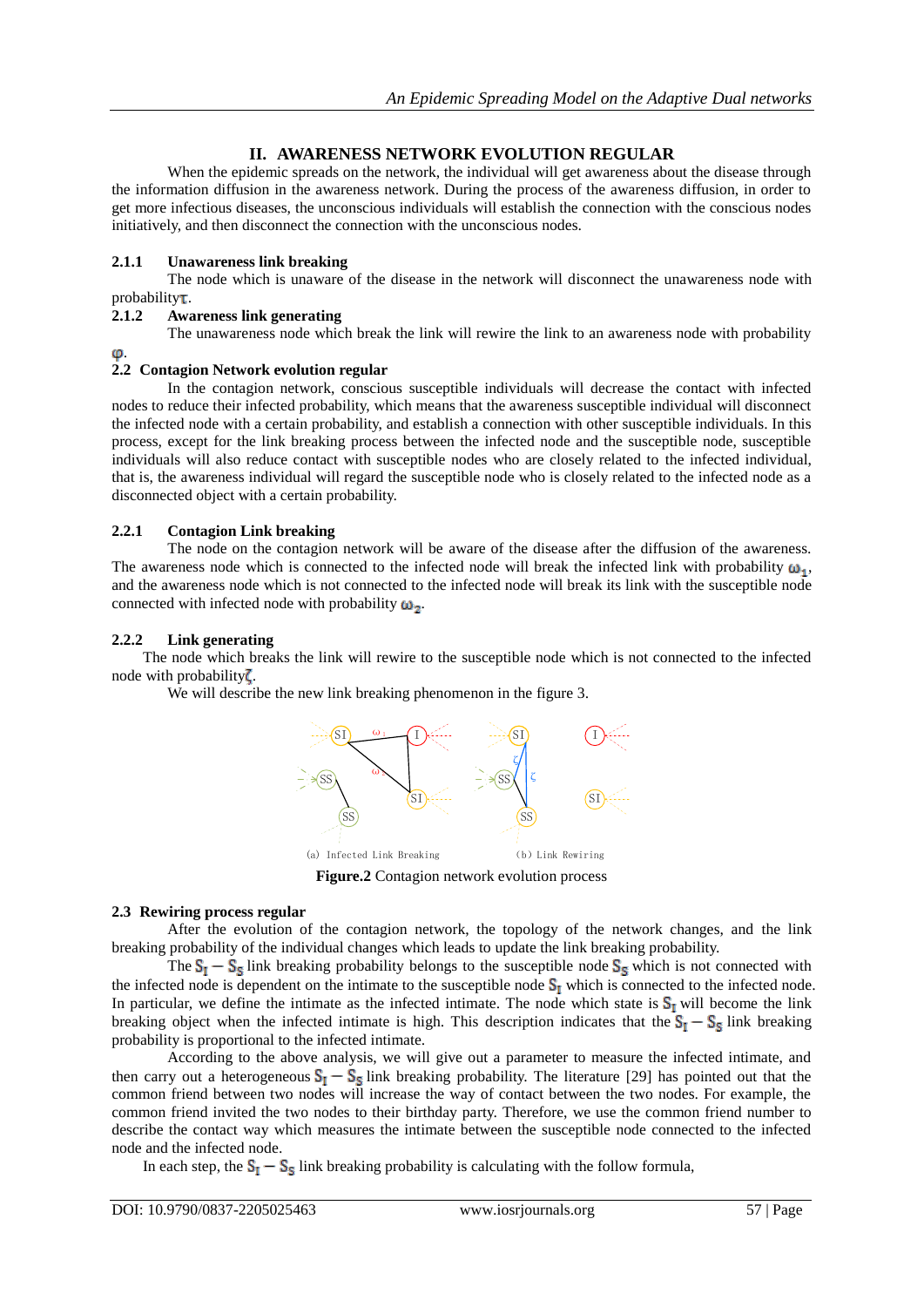$$
\omega_2 = a \cdot \frac{c_{\mathsf{S}_1 l}(t) + 1}{k_l(t)} \tag{5}
$$

Where,  $c_{s,t}(t)$  represents the number of the contact way induced by the common friends between the susceptible node connected with infected node and the infected node. And  $k_i(t)$  represents the degree of the infected node. In addition, 1 in the molecule represents the link between the infected node and the susceptible node.

According to the description of the two dynamic process, we will further explain the above process with the adaptive dual network epidemic figure. As shown in Fig. 3, the diffusion of the awareness will happen in the top network, and the spread of the disease will happen in the bottom network. During the awareness spreading process, the unawareness node 10 will break the link with node 4 with probability  $\tau$  and generate a new link to the node 13 with probability  $\varphi$ . The diffusion of the awareness will influence the spreading of the disease which leads to the node in the contagion network be aware of the disease. In this figure, the node 7 will break the link to the node 5 with probability  $\omega_1$ , and generate a new link to the node 4 with probability  $\zeta$ . The node 6 which is aware of the node and not connected with the infected node will break the link to the node 7 with probability  $\omega_2$ , and generate a link to the node 11.



**Figure. 3** Illustration of interplay spreading process on the adaptive dual network

#### **III. SIMULATION**

To better understand the effects of the adaptive awareness diffusion on the epidemic spreading, we investigate the effects of two key factors of the model: infected rate and epidemic threshold. To this end, we create dual adaptive networks for different experiments where individuals are represented by the vertices and their contacts are represented by links. The dual networks used in the experiments are given as following:

The contagion network is a scale free network consisted of 1000 node constructed by the BA network generation algorithm [28]. In our experiment, the exponent of the contagion network is 2.5. Then, we add 400 links to the network randomly to generate the awareness network. Finally, we will select two nodes as the infected nodes. The evolution of the state of the network node is carried out until the density of infected nodes tends to be stable.

#### **3.1 The effect of the infected probability**

The infected probability is an important impact in the epidemic spreading process. In this section, we will discuss the transient evolution of infectious diseases under different infection rates.

To explore the effect of the infected probability, we plot this dynamic process on four different infected probability  $\alpha$  :  $\alpha = 0.2$ ,  $\alpha = 0.4$ ,  $\alpha = 0.6$ ,  $\alpha = 0.8$ . The values of the other parameters are:  $\beta = 0.2$ ,  $\lambda = 0.5$ ,  $\delta = 0.2$ ,  $\varepsilon = 0.5$ ,  $\omega_1 = 0.2$ ,  $\theta = 0.3$ , respectively. The transient state difference between the homogeneous link breaking model and the heterogeneous link breaking probability is illustrated in Fig. 4. In addition, the red and blue curves are the infected rate changes with the time in the heterogeneous and homogeneous situations. By comparing the two panels, it is clear that the network heterogeneous link breaking probability will result in remarkable changes of the epidemic spreading. Fig. 4(a) suggests that the effect of infected probability on the infected rate can be neglected when the infected probability is smaller than the awareness probability and the infected probability is closely to the recovery probability. Fig. 4(b) shows the infected rate of the two model stay in steady state after transient growth when the infection probability is greater than the probability of recovery. Fig. 4(c) and Fig. 4(d) indicate that the value of infected probability has remarkable influence on the infected rate difference between the heterogeneous and the homogeneous model .That is to say, the difference disappears with the increase of the infected probability when the infection probability is greater than the awareness probability. This phenomenon can be explained as follows: when the infected probability is larger than the awareness probability, the diffusion of the disease is faster than the spreading of the awareness, which leads to less individual be aware of the disease and less individual will protect themselves by breaking the infected link.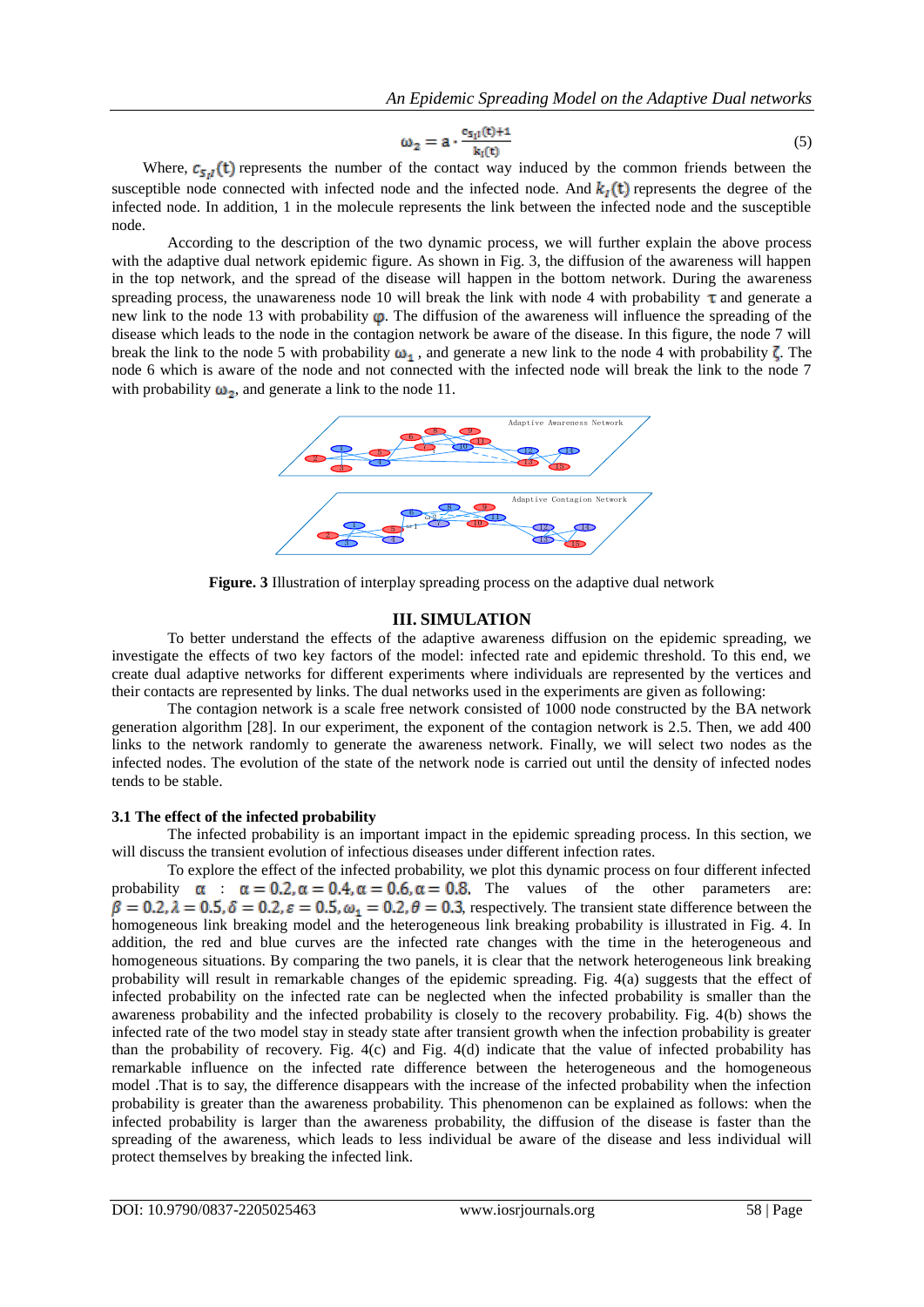

**Figure. 4** The effect of the infected probability

The above analysis indicates that, in the early outbreak of infectious disease, the spread of awareness will lead individual to reduce contacting with the infected individuals which slows down the epidemic spreading and reduce the infected size. At the same time, the heterogeneity of the link breaking probability will suppress the spread of infectious diseases and reduce the scale of infectious diseases.

## **3.2 The effect of the awareness probability**

In the proposed model, we propose an epidemic spreading model on the dual network, which is able to consider the process of awareness information dissemination in the evolution process of the single layer adaptive network. In this part, we further study the impact on the adaptive transmission of infectious diseases by changing the probability of awareness information dissemination.

In the Fig.5, we plot this dynamic process on four different awareness probability  $\delta$ :  $\delta = 0.2$ ,  $\delta = 0.4$ ,  $\delta = 0.6$ ,  $\delta = 0.8$ . The values of the other parameters are:  $\beta = 0.2$ ,  $\lambda = 0.5$ ,  $\alpha = 0.2$ ,  $\varepsilon = 0.5$ ,  $\omega_1 = 0.2$ ,  $\theta = 0.3$ , respectively. This figure shows that the transient process differences between the heterogeneous and homogeneous situations with different awareness probability, in which the red and green curves represent the infected rate evolution with the changing of the awareness probability in the heterogeneous and homogeneous link breaking model. Fig.5 indicates that the value of the awareness probability has remarkable influence on the infected rate, and the heterogeneous link breaking will induce the changing of the infected rate. As shown in the Fig. 5(d), when the infected probability is less than the awareness probability and the awareness probability is larger than the unawareness probability, the infected rate will increase rapidly and achieve a steady state. When the awareness probability is closely to the unawareness probability, the infected rates in the homogeneous and heterogeneous situations achieve a steady state after a slowly growth. The difference between the two dynamics is that the heterogeneous link breaking will slow down the epidemic spreading and reduce the infected size, and the difference between the two dynamics is increasing with the time changing.



**Figure. 5** The effect of the awareness probability

The results of data analysis show that with the increase of the awareness probability, the infected sizes in the two model are reducing and the difference between the two situations is reducing. Therefore, in the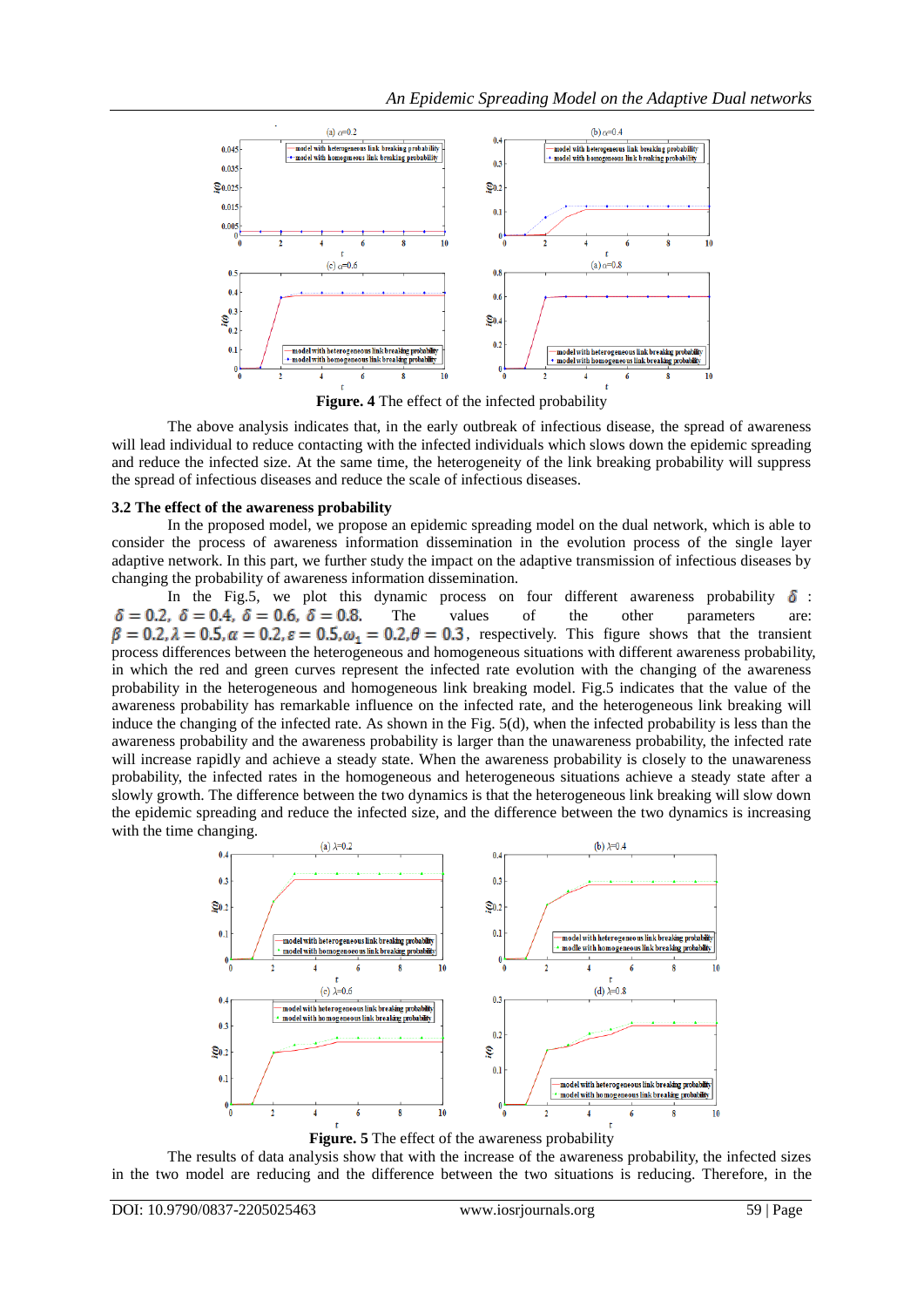prevention of infectious diseases, the ways by increasing the media to increase the awareness of individual can reduce the scale of infectious diseases.

#### **3.3 The awareness probability of the infected node effect**

The source of the awareness is the awareness of the infected individual. Therefore, we implement the impact of the infected node awareness probability. The experiment results are shown in the Fig. 6 in which we plot this dynamic process on three different awareness probability  $\lambda$ :  $\lambda = 0.2$ ,  $\lambda = 0.4$ ,  $\lambda = 0.5$ . The values of the other parameters are:  $\beta = 0.2$ ,  $\delta = 0.2$ ,  $\alpha = 0.4$ , = 0.2,  $\theta = 0.3$ , respectively. In this figure, the Fig. 6(a) and the Fig. 6 (b) represent the infected rate in the heterogeneous and homogeneous situation, respectively. From the Fig. 6 (a), the different awareness probability belongs to the infected node will lead to different process. When the awareness probability is smaller than the infected probability, the infected rate will not change. This is because of the speed of the epidemic is faster than that of the awareness, the increasing of the awareness probability belong to the infected node has no influence on the epidemic spreading. When the awareness probability becomes large, the infected rate will decrease with the awareness probability belong to the infected node increases. In particular, the faster the awareness probability increases, the larger the range of the infected rate reduce. Compared Fig. 6(a) with Fig. 6(b), we can also see that the heterogeneous link breaking will reduce the epidemic size, and the influence induced by the heterogeneous will decrease when the infected node awareness becomes small.



**Figure. 6** The effect of the infected node awareness probability

According to the above analysis, we can observe that when infected consciousness spread faster than the spread of infectious diseases, the infected node awareness probability will increase, and then reduce the epidemic size. In addition, the heterogeneous disease link disconnection probability will weaken the epidemic scale, its influence will increase along with the weakening of the infected node awareness probability.

#### **3.4 The effect of the**  $S_I - S_S$  **link breaking**

In this model we improve the traditional model by considering a new link breaking phenomenon. Therefore, it is necessary to compare the model with the model without considering the  $S_1 - S_5$  link breaking.

According to the different infected probability, we draw the  $(t-i(t))$  curves in different infected probability. As shown in the Fig. 7, we assume that the value of the parameters are  $(a)\alpha = 0.2$ ,  $(b)\alpha = 0.4$ ,  $(c)\alpha = 0.6$ ,  $(d)\alpha = 0.8$ . The values of the other parameters are: values of the other parameters are:  $\beta = 0.2$ ,  $\lambda = 0.5$ ,  $\alpha = 0.2$ ,  $\varepsilon = 0.5$ ,  $\omega_1 = 0.5$ ,  $\theta = 0.3$ , respectively.



In the Fig. 7, the green dotted line represents the infected rate curves with the evolution time without considering the  $S_I - S_S$  link breaking, the red line indicates the infected rate curves with the evolution time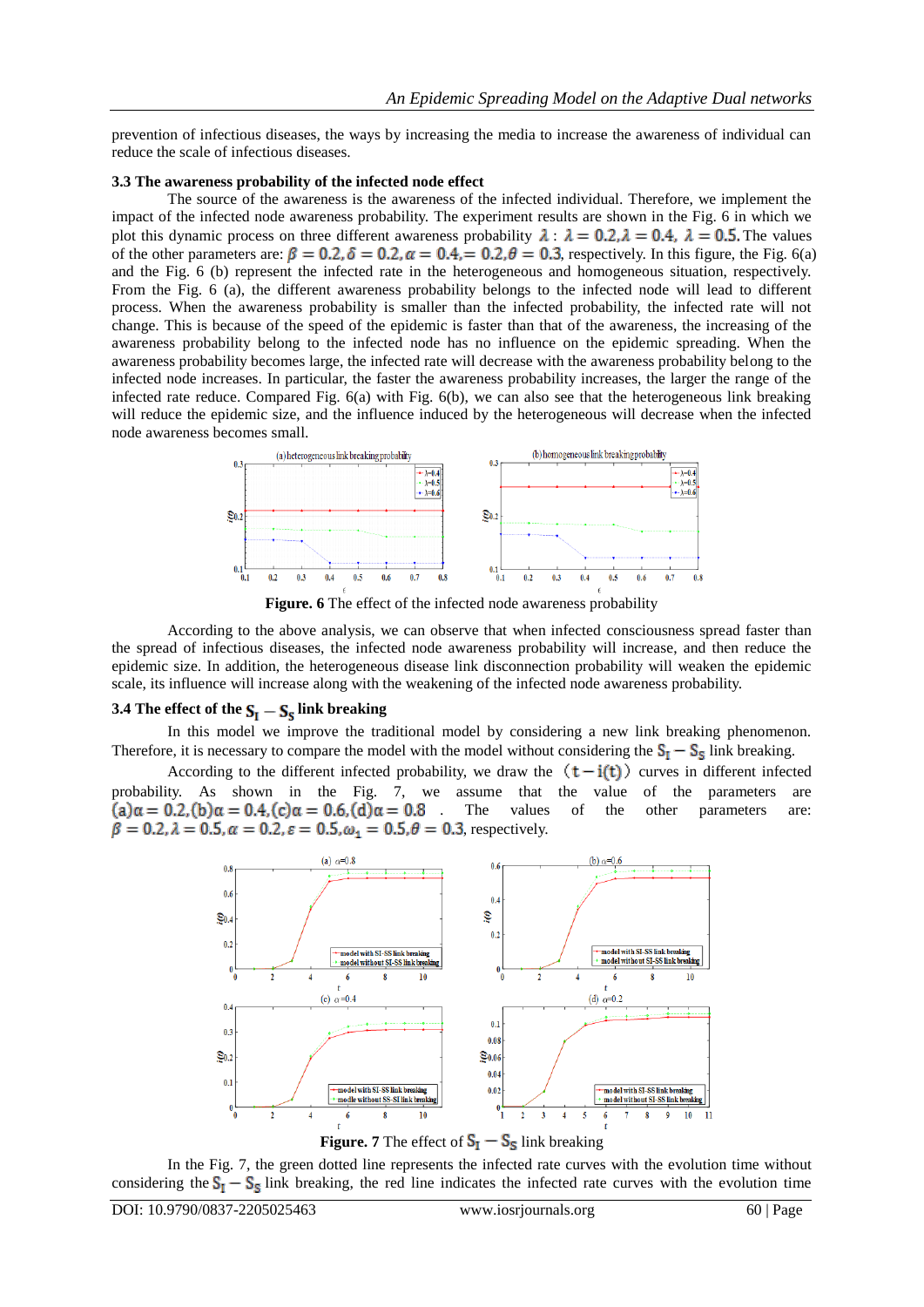considering the  $S_I - S_S$  link breaking.

From the two panels, we can observe that the infected rate rapidly increases with the time evolution and achieve a steady state. For example, in the Fig. 7(a) the red line and the green dashed line change with time. For the speed of infectious diseases spreading, the speed of epidemic spreading in the model considering the  $S_1 - S_5$  link breaking will slow than that in the model without considering the link breaking. For example, in Fig. 7 (b), the slope of the red line is less than the slope of the green dashed line.

#### **3.5 The effect of the dual adaptive network**

The model we proposed considers the awareness diffusion and the epidemic spreading by constructing an adaptive dual network. In this section, we will discuss the influence of the dual adaptive networks.

Fig. 8 shows the epidemic spreading process with different infected probability. The red curve represents the infected rate in the dual adaptive network, and the green curve represents the infected rate in the static dual network. Now, we assume that  $(a)\alpha = 0.2$ ,  $(b)\alpha = 0.4$ ,  $(c)\alpha = 0.6$ ,  $(d)\alpha = 0.8$ . The values of the other parameters are:  $\beta = 0.2$ ,  $\lambda = 0.5$ ,  $\alpha = 0.2$ ,  $\varepsilon = 0.5$ ,  $\omega_1 = 0.2$ ,  $\theta = 0.3$ , respectively.



**Figure. 8** The effect of the adaptive dual networks

In the Fig. 8, when the infected probability is different, the epidemic spreading process is same. The infected rate will increases with the time evolves. The infected rate increases fast when the infected time is short. But the increasing range in the adaptive network is smaller than that in the static model. As shown in Fig. 8(c), the green slope was significantly greater than that of the red curve. When the spread time increases, the infected rate achieves a steady state. And the infected rate of the adaptive network is smaller than that of the static model. As shown in Fig. 8(d), the infected rate belongs to the green line is 0.17, and the infected rate in the red line is 0.22.

From the above analysis, we can see that the dynamic dual network slows down the spread of infectious diseases and reduces the spread of infectious diseases. The reason is that the adaptive network increases the awareness of the individual and reduces the chance connected to the infected node.

#### **IV. CONCLUSION**

As summary, in this paper, we have carried out an epidemic spreading model on the adaptive dual networks through considering the adaptive mechanism in the diffusion of disease and awareness. With the help of the adaptive dual networks, we are able to model the interplay between these two kinds of adaptive dynamics processes. Afterwards, we give a mechanism to measure the heterogeneous link breaking probability. In addition, we consider a new link breaking phenomenon in the adaptive epidemic spreading process which means the susceptible node connected to the infected node will be a link breaking node. From the above three parts, we study the interplay between two adaptive dynamics. According to the transient and steady state analysis, we display the influences of the infected probability, the awareness probability, the infected node awareness probability, the  $S_I - S_S$  link breaking and the adaptive network on the epidemic spreading. Compared with the static dual networks with the same dynamics, we find that the adaptive process increase the spreading of the awareness which directly affect the epidemic threshold. These results show the importance of taking the adaptive information spreading process into account when we try to control the spread of epidemics. From the point of view of heterogeneous link breaking probability, our results show that the heterogeneous link breaking probability will suppress the epidemic spreading and reduce the epidemic size.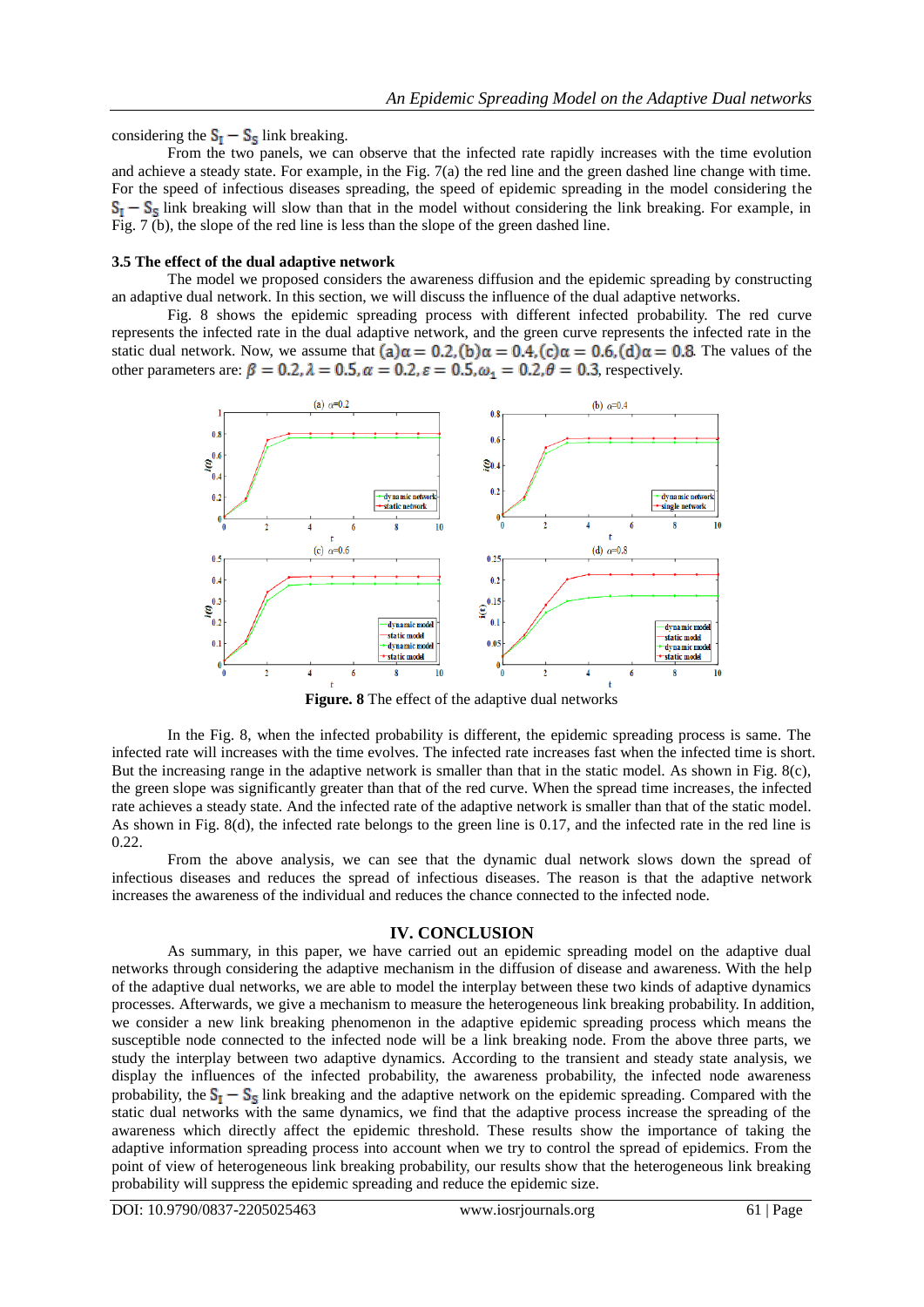# **ACKNOWLEDGEMENTS**

We thank the anonymous referees for helpful comments and constructive suggestions. This work was partially sponsored by the National Nature Science Foundation of Chain (Project No. 61401015,71540015), the Foundation of the BUCEA (Project No. ZF15069)

## **REFERENCE**

- [1]. Z.K. [Istvan,](https://www.researchgate.net/profile/Istvan_Kiss5) C [Jackie,](https://www.researchgate.net/profile/Jackie_Cassell) R [Mario,](https://www.researchgate.net/researcher/38950243_Mario_Recker) L.S. [Péter,](https://www.researchgate.net/profile/Peter_Simon4) The impact of information transmission on epidemic outbreaks, Mathematical Biosciences.225, 2010, 1-10.
- [2]. D.S Faryad, A.C Fahmida, M.S Caterina. On the existence of a threshold for preventive behavioral responses to suppress epidemic spreading, Science Report, 2, 2012, 632.
- [3]. [Q.C Wu,](https://www.researchgate.net/profile/Qingchu_Wu) [X.C](https://www.researchgate.net/researcher/39381389_Xinchu_Fu) Fu, [M Small,](https://www.researchgate.net/profile/Michael_Small2) [X.J](https://www.researchgate.net/profile/Xin-Jian_Xu) Xu, The impact of awareness on epidemic spreading in networks, Chaos, 22, 2012, 013101.
- [4]. Z.Y [Ruan.](https://www.researchgate.net/researcher/2001033694_Zhongyuan_Ruan) M [Tang,](https://www.researchgate.net/profile/Ming_Tang21) [Z.H](https://www.researchgate.net/profile/Zonghua_Liu) Liu, Epidemic spreading with information-driven vaccination, Physical Review E Statistical Nonlinear & Soft Matter Physics, 86, 2012, 036117.
- [5]. H.J [Hang,](https://www.researchgate.net/profile/Hang-Hyun_Jo) T.M [Hie,](https://www.researchgate.net/researcher/10911523_Hie-Tae_Moon) K.B. [Seung,](https://www.researchgate.net/profile/Seung_Ki_Baek) Immunization dynamics on a two-layer network model, Physical A, 361, 2006, 534-542.
- [6]. F [Sebastian,](https://www.researchgate.net/profile/Sebastian_Funk2) G [Erez,](https://www.researchgate.net/profile/Erez_Gilad) A.A.J [Vincent,](https://www.researchgate.net/profile/Vincent_Jansen) Epidemic disease, awareness, and local behavioral response, Journal of Theoretical Biology, 264, 2010, 501-509.
- [7]. C Granell, S Gomez, A Arenas, Dynamical interplay between awareness and epidemic spreading in multiplex networks, Physical Review Letter, 111, 2013,128701.
- [8]. Q.T Guo, X Jiang, Y.J Lei, Z.M Zheng, Two-stage effects of awareness cascade on epidemic spreading in multiplex network, Physical Review E, 91, 2015,012822.
- [9]. T Liu, P Li et.al, Community size effects on epidemic spreading in multiplex social networks, Plos One, 11, 2016, e0152021.
- [10]. C Granell, S Gomez, A Arenas, Competing spreading processes on multiplex networks, Physical Review E, 90, 012808(2013).
- [11]. W Wang, M Tang, Impacts of complex behavioral responses on asymmetric interacting spreading dynamics in multiplex networks, Science Report, 6, 2015, 25617.
- [12]. Q.T Guo, X Jiang et.al, The Role of node heterogeneity in the coupled spreading of epidemics and awareness, Plos One, 11, 2016, e0161037
- [13]. W Wang, M Tang, H Yang, Asymmetrically interacting spreading dynamics on complex layered networks, Scientific Reports, 4, 2014.
- [14]. Q.T Guo, X Jiang, Y.J Lei, Z.M Zheng, Epidemic spreading with activity-driven awareness diffusion on multiplex network, Chaos, 26, 2016, 043110.
- [15]. K Hu, Y Tang, Information diffusion on adaptive network, Chinese Physics B, 2008, 17(10):3536-3541
- [16]. T Gross, J.D Carlos, B Blasius, [Epidemic dynamics on an adaptive network,](http://xueshu.baidu.com/s?wd=paperuri%3A%28f0e921633f0bbce27a43e6f743ff0d71%29&filter=sc_long_sign&sc_ks_para=q%3DEpidemic%20dynamics%20on%20an%20adaptive%20network.&sc_us=592757769439872442&tn=SE_baiduxueshu_c1gjeupa&ie=utf-8) Physical Review Letters, 20, 2006, 208701
- [17]. [L.B Shaw,](https://www.researchgate.net/profile/Leah_Shaw) [I.B Schwartz,](https://www.researchgate.net/profile/Ira_Schwartz) [Fluctuating epidemics on adaptive networks,](http://xueshu.baidu.com/s?wd=paperuri%3A%28617bc0fcf55f2c8dd77e4f667047f432%29&filter=sc_long_sign&tn=SE_xueshusource_2kduw22v&sc_vurl=http%3A%2F%2Fwww.ncbi.nlm.nih.gov%2Fpubmed%2F18643330&ie=utf-8&sc_us=5904940952060907820) Physical Review Letters, 77, 2008, 066101
- [18]. T Gross, G.K Ioannis, [Robust oscillations in SIS epidemics on adaptive networks: Coarse-graining by](http://xueshu.baidu.com/s?wd=paperuri%3A%285d9b8184ee2abbf8d89bc52c7580ca5a%29&filter=sc_long_sign&tn=SE_xueshusource_2kduw22v&sc_vurl=http%3A%2F%2Farxiv.org%2Fabs%2Fnlin%2F0702047&ie=utf-8&sc_us=15944680057734970965)  [automated moment closure,](http://xueshu.baidu.com/s?wd=paperuri%3A%285d9b8184ee2abbf8d89bc52c7580ca5a%29&filter=sc_long_sign&tn=SE_xueshusource_2kduw22v&sc_vurl=http%3A%2F%2Farxiv.org%2Fabs%2Fnlin%2F0702047&ie=utf-8&sc_us=15944680057734970965) Europhysics Letters, 82, 2008, 38004.
- [19]. [L.B Shaw,](https://www.researchgate.net/profile/Leah_Shaw) [I.B Schwartz,](https://www.researchgate.net/profile/Ira_Schwartz) [Enhanced vaccine control of epidemics in adaptive networks,](http://xueshu.baidu.com/s?wd=paperuri%3A%28fb6d722d1c0770467178d312805144c1%29&filter=sc_long_sign&sc_ks_para=q%3DEnhanced%20vaccine%20control%20of%20epidemics%20in%20adaptive%20networks.&sc_us=2528504873686361779&tn=SE_baiduxueshu_c1gjeupa&ie=utf-8) Physical Review E, 81, 2010, 046120.
- [20]. H [Yang,](https://www.researchgate.net/researcher/2030010447_Hui_Yang) M [Tang,](https://www.researchgate.net/profile/Ming_Tang21) H.F [Zhang,](https://www.researchgate.net/profile/Hai_Feng_Zhang) [Efficient community-based control strategies in adaptive networks,](http://xueshu.baidu.com/s?wd=paperuri%3A%28537db576039a4880843f4b8fb4568872%29&filter=sc_long_sign&sc_ks_para=q%3DEfficient%20community-based%20control%20strategies%20in%20adaptive%20networks&sc_us=12339768063424353026&tn=SE_baiduxueshu_c1gjeupa&ie=utf-8) Physics, 14, 2012, 123017.
- [21]. H.K Liu, H Yang, M Tang, T Zhou, [Local transient-based quarantine strategy in adaptive networks,](http://xueshu.baidu.com/s?wd=paperuri%3A%28e693ecbf8c8ea030a2aa2195c4aadf09%29&filter=sc_long_sign&sc_ks_para=q%3DLocal%20transient-based%20quarantine%20strategy%20in%20adaptive%20networks&sc_us=9156172985122519251&tn=SE_baiduxueshu_c1gjeupa&ie=utf-8) Science Sinica, 2014.
- [22]. M [Vincent,](https://www.researchgate.net/profile/Vincent_Marceau) P.A [Noël,](https://www.researchgate.net/researcher/39616052_Pierre-Andre_Noel) H.D [Laurent,](https://www.researchgate.net/profile/Laurent_Hebert-Dufresne) et al. Adaptive networks: Coevolution of disease and topology, Physical Review E, 3, 2010,036116.
- [23]. F [Elil,](https://www.researchgate.net/profile/Eli_Fenichel) C.C [Carlos,](https://www.researchgate.net/profile/Carlos_Castillo-Chavez2) G.C [Michele,](https://www.researchgate.net/profile/Michele_Graziano_Ceddia) [Cristina Villalobos.](https://www.researchgate.net/profile/Cristina_Villalobos) Adaptive human behavior in epidemiological models, Process National Academia Science USA, 15, 2011, 6306-6311.
- [24]. [S Risau,](https://www.researchgate.net/profile/Sebastian_Risau) D [Zanette](https://www.researchgate.net/profile/Damian_Zanette) [,Contact switching as a control strategy for epidemic outbreaks,](http://xueshu.baidu.com/s?wd=paperuri%3A%28ebed36592f7f51673039eccef78b7467%29&filter=sc_long_sign&tn=SE_xueshusource_2kduw22v&sc_vurl=http%3A%2F%2Fwww.cabdirect.org%2Fabstracts%2F20093077483.html&ie=utf-8&sc_us=17971974414431745052) Journal of Theoretical Biology, 52, 2009.
- [25]. Y.R Song, G.P Jiang, Y.W Gong, Epidemic propagation on adaptive co-evolutionary networks with preferential local-world reconnecting strategy, Chinese Physics B, 22, 2013, 040205.
- [26]. R [Prapanporn,](https://www.researchgate.net/profile/Prapanporn_Rattana) L [Berthouze,](https://www.researchgate.net/profile/Luc_Berthouze) Z.K [Istvan,](https://www.researchgate.net/profile/Istvan_Kiss5) The impact of constrained rewiring on network structure and node dynamics, Physical Review E, 90, 2014, 052806